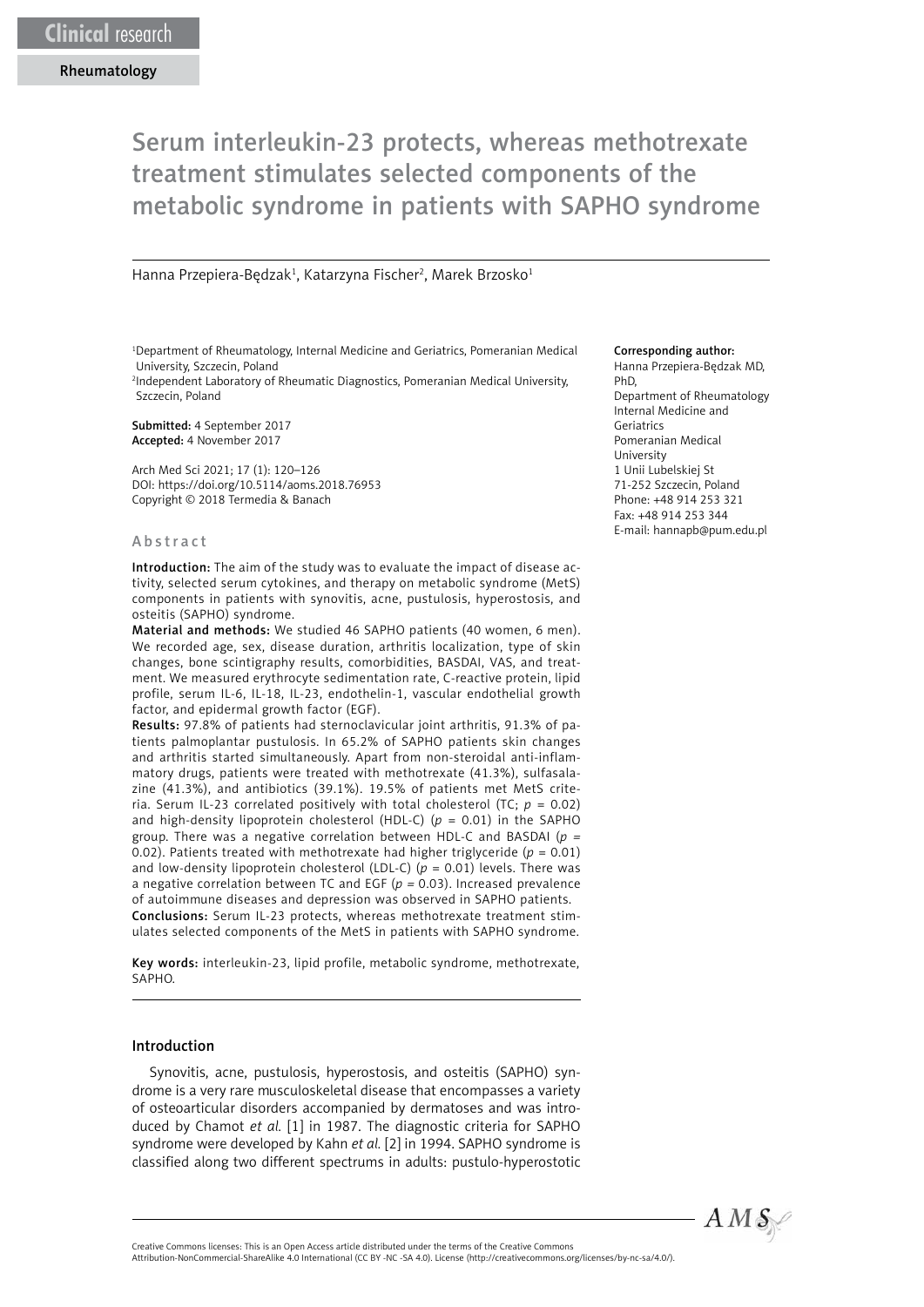psoriatic spondyloarthritis (PPHS) and chronic recurrent multifocal osteomyelitis (CRMO) [3].

There is some debate whether SAPHO syndrome is a form of spondyloarthritis (SpA) or psoriatic arthritis (PsA), or a disease in its own right [4, 5].

The first sign of arthritis is anterior chest wall involvement, most often the sternoclavicular joints and attachments of the first ribs to the sternum. The typical skin lesions are palmoplantar pustulosis (PPP), severe acne or acne inversa (hidradenitis suppurativa) [1–3, 6, 7].

In SAPHO syndrome, in addition to the clinical assessment, imaging studies are important in diagnosis. In early stages of the disease, bone scintigraphy is useful. On computed tomography (CT), erosions, sclerotic changes, and new bone formation are observed [8–10].

The cause of SAPHO is unknown, and no standard treatment protocols are available. Propionibacterium acne may play a role as a potential antigenic trigger [11–13]. The syndrome is often chronic and eventually self-healing.

Several pro-inflammatory cytokines such as interleukin-6 (IL-6), interleukin-18 (IL-18), interleukin-23 (IL-23) and cytokines involved in angiogenesis such as vascular endothelial growth factor (VEGF), epidermal growth factor (EGF), and proinflammatory peptide endothelin-1 (ET-1) are considered to be involved in the inflammatory process in SpA [14–16].

A variety of studies have suggested that patients with PsA have an increased risk of metabolic syndrome (MetS), which is a clustering of cardiovascular risk factors, such us obesity, hypertension, dyslipidemia, and insulin resistance [17, 18]. There are no data concerning the risk of MetS in patients with SAPHO syndrome.

The aim of the study was to evaluate the impact of disease activity, selected serum cytokines, and therapy on MetS components in patients with SAPHO syndrome.

### Material and methods

This study was approved by the local ethics committee of the Pomeranian Medical University in Szczecin. Informed consent was obtained from all patients.

We studied 46 SAPHO patients and included 30 healthy volunteers as controls. All patients were Caucasian. The diagnosis of SAPHO syndrome was made according to the Kahn criteria [2].

The following data were recorded: age, sex, disease duration, type of joint involvement, type of skin changes, bone scintigraphy results, comorbidities, cigarette smoking, and treatment.

Weight and height were measured to calculate the body mass index (BMI,  $kg/m<sup>2</sup>$ ). The waist and hip circumference were measured to calculate the waist/hip ratio (WHR).

The patient's pain due to the disease at the time of examination was assessed using a visual analogue scale (VAS).

We also assessed the Bath Ankylosing Spondylitis Disease Activity Index (BASDAI). This index has a possible score of 0–10, with a higher score indicating greater disease activity [19].

Blood was taken after at least 8 h of fasting for assessment of the erythrocyte sedimentation rate (ESR, mm/h, Westergren method), C-reactive protein (CRP, mg/dl) (turbidimetric nephelometry, rate reaction), total cholesterol (TC, mmol/l), high-density lipoprotein cholesterol (HDL-C, mmol/l), low-density lipoprotein cholesterol (LDL-C, mmol/l), and triglycerides (TG, mmol/l), measured according to standard procedures. HLA-B27 was determined using a BD Biosciences test (Becton, Dickinson and Company BD Biosciences, San Jose, CA, USA) based on flow cytometry and a BD FACSCanto II apparatus. Rheumatoid factor (RF) was measured using an ELISA kit.

In 34 SAPHO patients serum was stored at –80°C until analysis for IL-6, IL-18, IL-23, ET-1, VEGF, and EGF using a sensitive sandwich ELISA method: Human IL-6 Immunoassay Quantikine ELISA kit (the minimum detectable dose less than 0.7 pg/ml) (R&D Systems, Minneapolis, United States), Human IL-18 Quantitative ELISA kit (the minimum detectable dose less than 12.5 pg/ml) (MBL, Nagoya, Japan), Human IL-23 Immunoassay Quantikine ELISA kit (the minimum detectable dose less than 6.8 pg/ml), Human ET-1 Immunoassay Quantikine ELISA kit (the minimum detectable dose less than 0.087 pg/ml), Human VEGF Immunoassay Quantikine ELISA kit (the minimum detectable dose less than 5.0 pg/ml), and Human EGF Immunoassay Quantikine ELISA kit (the minimum detectable dose less than 0.7 pg/ml) (R&D Systems, Minneapolis, United States). All analyses and calibrations were performed in duplicate according to the manufacturer's instructions, and read using a BioTek PowerWaveXS spectrophotometer (Winooski, VT, USA).

The NCEP-ACT III criteria were used to identify subjects with MetS [20].

## Statistical analysis

Data distributions were assessed using the Kolmogorov-Smirnov test. Data are described as mean  $\pm$  standard deviation and median (Q1, Q3). The *R* values of correlations were determined and *p* < 0.05 was considered significant. The groups were compared using Student's *t*-test, the Mann-Whitney *U* test and the Kruskal-Wallis test. To assess parameters, Pearson's chi-squared test  $(\chi^2)$ , logistic regression analysis, and step-wise analysis were performed. The level of significance was set at *p* < 0.05. The statistical analysis was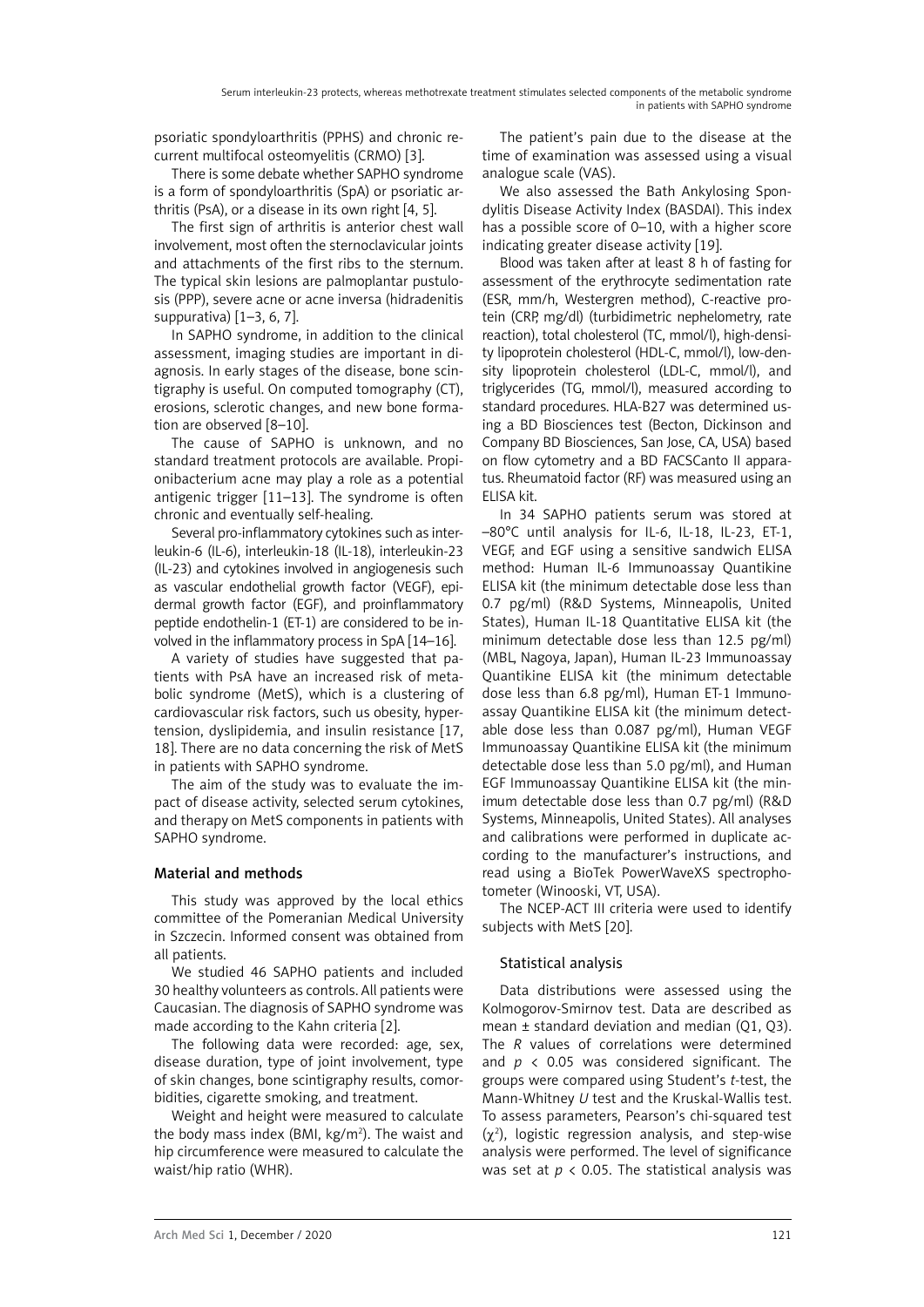performed using Statistica version 8.0 (StatSoft, Inc., Tulsa, OK, USA).

#### Results

The clinical and laboratory characteristics of the study group and controls are presented in Table I.

The most prevalent comorbidity was hypertension, followed by hypothyroidism, diabetes and depression (Table II).

All patients were treated with non-steroidal antiinflammatory drugs (NSAIDs), which were effective (on the basis of the reduction of clinical and laboratory activity of the disease) only in 17.4% of patients. In 41.3% of patients, sulfasalazine 1 g/ day or methotrexate (MTX) 15 mg/day was added. In 39.1% of patients, with active skin changes, antibiotics were added (doxycycline 1× 100 mg/day (50%) or azithromycin  $2 \times 500$  mg weekly (50%)) (Table III).

No significant correlations were found between disease duration, VAS and BASDAI with serum levels of the selected cytokines (all *p* > 0.05).

Serum IL-6 levels were higher in SAPHO patients than in the control group ( $p = 0.09$ ) (Table I). There was a positive correlation between IL-6 and CRP ( $r = 0.72$ ;  $p = 0.00005$ ), and ESR ( $r = 0.53$ ; *p* = 0.005) and WHR (*r* = 0.82; *p* = 0.0002).

Serum IL-18 levels were higher in SAPHO patients than in controls ( $p = 0.01$ ). Serum IL-23 levels were higher in SAPHO patients than in the control group ( $p = 0.01$ ). No differences were found between SAPHO patients and controls in terms of ET-1, VEGF, and EGF levels (all *p* > 0.05) (Table I).

No correlations were found between serum IL-18, IL-23, VEGF, EGF, ET-1 and disease activity assessed by VAS, CRP, ESR, BASDAI in the SAPHO group (all *p* > 0.05) (data not shown).

SAPHO patients had higher BMI than controls (*p* = 0.02) (Table I). Metabolic syndrome criteria were present in 9 (19.5%) patients. SAPHO patients treated with MTX compared to those not treated with MTX had a higher BMI (28.4 ±3.9 vs.  $26.1 \pm 3.3$ ,  $p = 0.05$ ) and higher prevalence of MetS (26.3% vs. 7.4%,  $p = 0.04$ ). There were no differences between serum markers of the lipid profile between SAPHO and controls (all *p* > 0.05).

There was a positive correlation of TC with VAS (*r* = 0.55; *p* = 0.04) and with IL-23 (*r* = 0.63; *p* = 0.02) in SAPHO patients. SAPHO patients with VAS > 40 had higher TC levels compared to those with VAS  $\leq$  40 (235.3 ±30.6 vs. 177.0 ±37.2 mmol/l,  $p = 0.004$ ). There was a negative correlation between TC and EGF in SAPHO patients (*r* =  $-0.74$ ;  $p = 0.03$ ).

There was a negative correlation of HDL-C with age (*r* = –0.41; *p =* 0.04), BASDAI (*r* = –0.51; *p =* 0.02), and with BMI (*r* = –0.65; *p =* 0.001) in SAPHO patients. SAPHO patients with BASDAI > 4 had lower HDL-C levels compared to those with BASDAI ≤ 4 (54.2 ±14.2 vs. 68.8 ±11.6 mmol/l, *p* = 0.02). SAPHO patients with BMI > 30.0 compared to those with BMI  $\leq$  30.0 had lower HDL-C levels (41.0 ±13.0 vs. 67.5 ±11.9 mmol/l, *p* = 0.009). There was a positive correlation between HDL-C and IL-23 (*r* = 0.67; *p =* 0.01).

There was a positive correlation of LDL-C with ESR (*r* = 0.45; *p =* 0.04), ET-1 (*r* = 0.47; *p =* 0.04), and with EGF (*r* = 0.66; *p =* 0.01) in SAPHO patients. SAPHO patients with VAS > 40 had higher LDL-C levels compared to those with VAS  $\leq 40$ (147.6 ±30.0 vs. 102.0 ±32.5 mmol/l, *p* = 0.01). SAPHO patients treated with MTX had higher LDL-C levels compared to those not treated with MTX (151.5 ±30.7 vs. 120.5 ±35.2 mmol/l, *p* = 0.04). SAPHO patients with BMI > 30.0 compared to those with BMI  $\leq$  30.0 kg/m<sup>2</sup> had higher LDL-C levels (170.3 ±27.0 vs. 126.6 ±32.2 mmol/l, *p* = 0.02).

There was also a positive correlation of TG with age (*r* = 0.44; *p =* 0.03), BASDAI (*r* = 0.51; *p =* 0.02), and with BMI (*r* = 0.52; *p =* 0.01) in SAPHO patients. SAPHO patients with BASDAI > 4 had higher TG levels compared to those with BASDAI ≤ 4 (167.3 ±96.5 vs. 93.0 ±34.4 mmol/l, *p* = 0.01). SAPHO patients with BMI  $>$  25.0 kg/m<sup>2</sup> compared to those with BMI  $\leq$  25.0 kg/m<sup>2</sup> had higher TG levels (166.7 ±89.2 vs. 98.2 ±24.6 mmol/l, *p* = 0.01). SAPHO patients treated with MTX had higher TG levels compared to those not treated with MTX (159.9 ±82.3 vs. 93.3 ±44.6 mmol/l, *p* = 0.01).

To assess parameters associated with serum IL-6, IL-18, IL-23, ET-1, VEGF, and EGF, Pearson's chi-squared test  $(\chi^2)$ , logistic regression analysis, and step-wise analysis were performed and no significant associations were found (all *p* > 0.05). There was no effect of age or sex on the results of the study.

There was no influence of treatment with NSAIDs, sulfasalazine or antibiotics on lipid profile markers in SAPHO patients.

### Discussion

In our study, we investigated SAPHO syndrome, a rare musculoskeletal disease, and found that SAPHO was more common in middle-aged women, and that the most prevalent skin change was PPP. Other authors have confirmed the same associations [5, 21–23].

In our previously published study, we found that SAPHO patients with PPP compared with SpA patients without PPP had shorter disease durations, lower prevalence of HLA-B27 antigen, and lower BASDAI. Additionally, in SAPHO patients increased serum levels of IL-18 were associated with increased risk of PPP [24].

Serum IL-6 is a pro-inflammatory cytokine considered to be related to obesity development [25].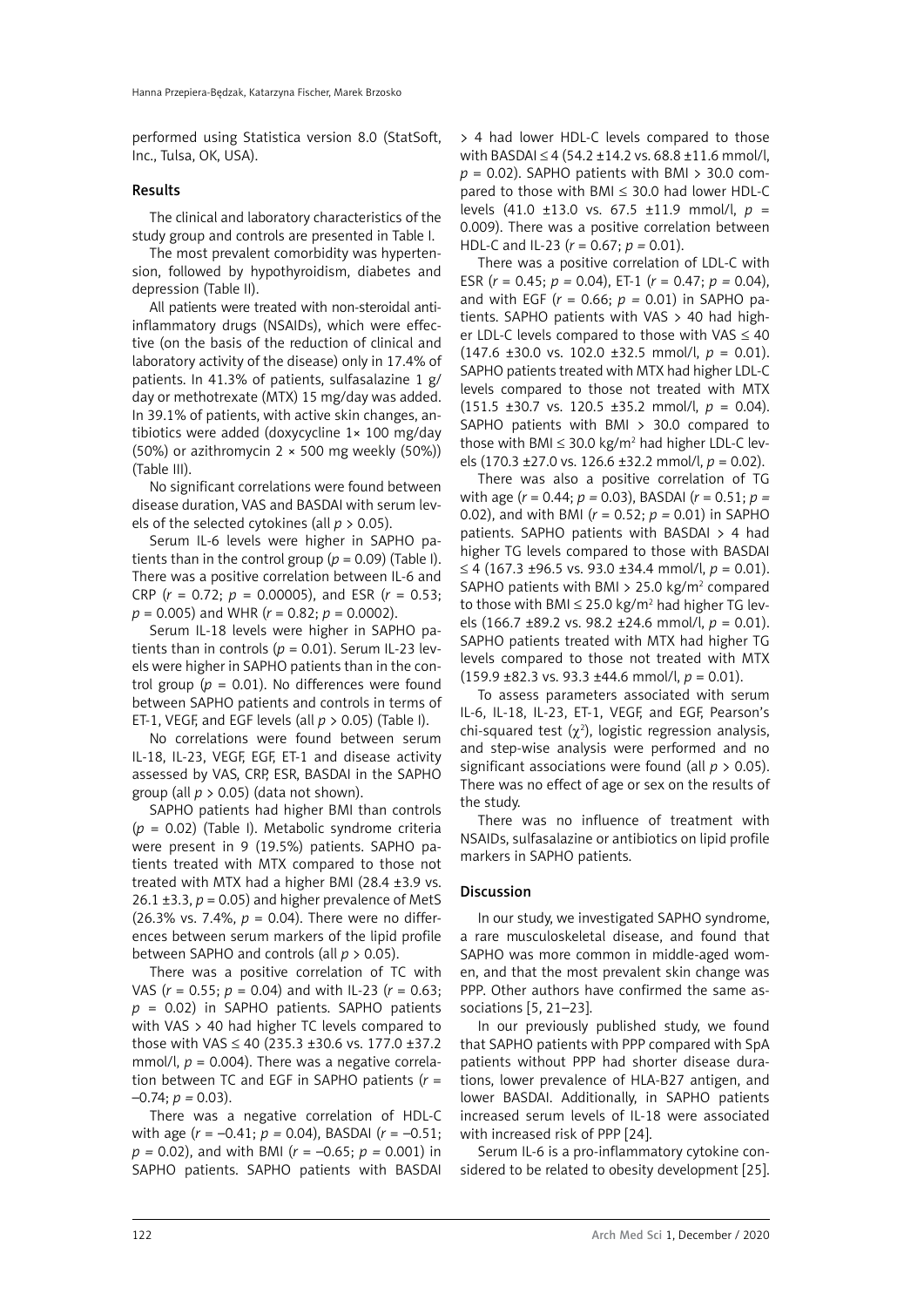Serum interleukin-23 protects, whereas methotrexate treatment stimulates selected components of the metabolic syndrome in patients with SAPHO syndrome

| Assessed parameter                                                                                | <b>SAPHO</b><br>syndrome patients ( $n = 46$ ) | Controls<br>$(n = 30)$         |  |  |
|---------------------------------------------------------------------------------------------------|------------------------------------------------|--------------------------------|--|--|
|                                                                                                   | Mean $\pm$ SD; n (%), median (Q1, Q3)          | Mean $\pm$ SD, median (Q1, Q3) |  |  |
| Sex                                                                                               | Female 40, male 6                              | Female 19, male 11             |  |  |
| Age [years]                                                                                       | $51.0 \pm 12.1$                                | $43.5 + 9.4$                   |  |  |
| Disease duration [years]                                                                          | $2.9 \pm 2.6$                                  |                                |  |  |
| Duration of skin changes [years]                                                                  | 6.1                                            |                                |  |  |
| Sternoclavicular joint involvement<br>on physical examination:                                    | 45 (97.8)                                      |                                |  |  |
| Unilateral                                                                                        | 26(56.5)                                       |                                |  |  |
| Bilateral                                                                                         | 19(41.3)                                       |                                |  |  |
| Shoulder joint involvement                                                                        | 19 (41.3)                                      |                                |  |  |
| Palmoplantar pustulosis                                                                           | 42 (91.3)                                      |                                |  |  |
| Acne                                                                                              | 3(6.5)                                         |                                |  |  |
| Lack of skin changes                                                                              | 1(2.2)                                         |                                |  |  |
| Skin changes preceded onset<br>of arthritis                                                       | 13(28.3)                                       |                                |  |  |
| Skin changes and arthritis started<br>simultaneously                                              | 30(65.2)                                       |                                |  |  |
| Arthritis preceded onset of skin<br>changes                                                       | 2(4.3)                                         |                                |  |  |
| VAS [mm]                                                                                          | $47.9 \pm 20.5$                                | 0                              |  |  |
| <b>BASDAI</b>                                                                                     | $4.3 \pm 2.2$                                  | $\Omega$                       |  |  |
| Smoking                                                                                           | 13 (28.2%)                                     | $\mathbf 0$                    |  |  |
| BMI                                                                                               | $27.2 \pm 3.9$                                 | $24.2 \pm 3.4$                 |  |  |
| <b>WHR</b>                                                                                        | $0.81 \pm 0.17$                                |                                |  |  |
| Increased tracer uptake on bone<br>scintigraphy in sternoclavicular<br>joints (positive/done) (%) | 39/45 (86.6)                                   |                                |  |  |
| Increased tracer uptake on bone<br>scintigraphy in sacroiliac joints<br>(positive/done) (%)       | 7/45(15.6)                                     |                                |  |  |
| RF negative                                                                                       | 46 (100)                                       |                                |  |  |
| HLA B-27 (positive/done (%))                                                                      | 4/23(17.4)                                     |                                |  |  |
| ESR [mm/h]                                                                                        | $22.1 \pm 19.6$                                | 9.0(2.0, 16.0)                 |  |  |
| $CRP$ [mg/l]                                                                                      | $7.5 \pm 8.9$                                  | 0                              |  |  |
| Total cholesterol [mmol/l]                                                                        | 220.3 ±49.1                                    | 229.0 ±40.0                    |  |  |
| HDL cholesterol [mmol/l]                                                                          | $61.5 \pm 16.2$                                | $62.5 \pm 10.1$                |  |  |
| LDL cholesterol [mmol/l]                                                                          | 137.5 ±43.7                                    | 139.2 ±33.8                    |  |  |
| Triglyceride [mmol/l]                                                                             | 131.9 ±68.9                                    | 135.8 ±60.3                    |  |  |
| $IL-6[pg/ml]$                                                                                     | 2.5(1.0, 6.61)                                 | 1.15(0.6, 1.5)                 |  |  |
| $IL-18[pg/ml]$                                                                                    | 259.4 (193.3, 339.0)                           | 198.9 (165.1, 271.5)           |  |  |
| IL-23 [pg/ml]                                                                                     | 0.0(0.0, 0.3)                                  | 0.0(0.0, 0.0)                  |  |  |
| $ET-1$ [pg/ml]                                                                                    | $1.49 \pm 0.64$                                | $1.47 \pm 0.57$                |  |  |
| VEGF [pg/ml]                                                                                      | 320.0 (240.0, 375.0)                           | 270.0 (180.0, 445.0)           |  |  |
| EGF [pg/ml]                                                                                       | 93.0 (58.0, 168.0)                             | 81.0 (38.0, 134.0)             |  |  |

Table I. Clinical and laboratory characteristics of the study group and controls

*Data are presented as number (%), mean ± standard deviation, median (Q1, Q3). BASDAI – Bath Ankylosing Spondylitis Disease Activity Index, CRP – C-reactive protein, EGF – epidermal growth factor, ESR – erythrocyte sedimentation rate, ET-1 – endothelin-1, F – female, IL-6 – interleukin-6, IL-18 – interleukin-18, IL-23 – interleukin-23; M – male, n – number of patients, SAPHO – synovitis acne pustulosis hyperostosis osteitis syndrome, VAS pain – visual analogue scale of patient's pain, VEGF – vascular endothelial growth factor, WHR – waist/hip ratio.*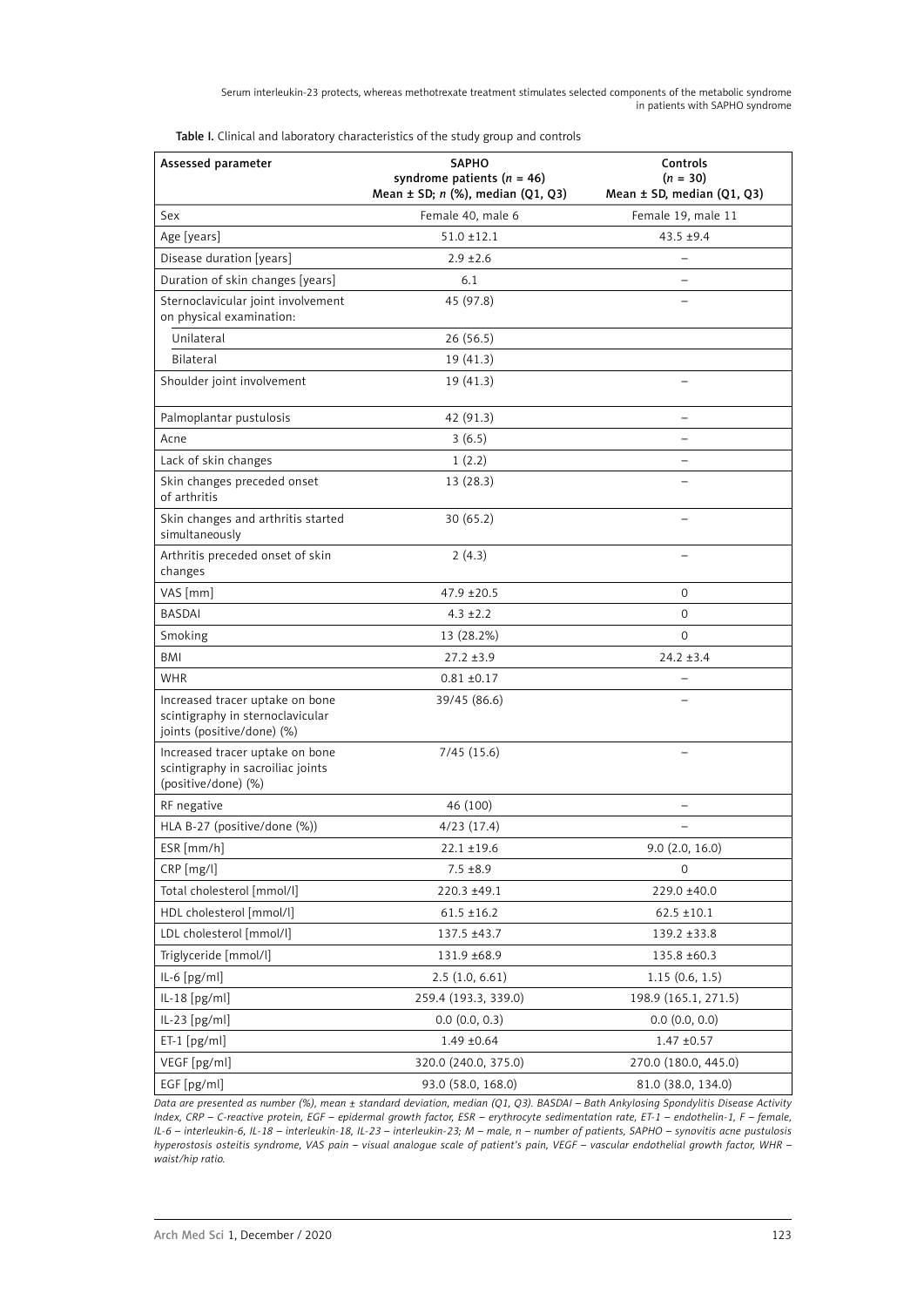Table II. The comorbidities in synovitis acne pustulosis hyperostosis osteitis syndrome patients

| Assessed parameter                       | <b>SAPHO</b><br>syndrome patients<br>$(n = 46)$<br>n (%) |  |  |
|------------------------------------------|----------------------------------------------------------|--|--|
| Hypothyroidism                           | 5(10.7)                                                  |  |  |
| Hyperthyroidism                          | 1(2.2)                                                   |  |  |
| Hypertension                             | 12(26.1)                                                 |  |  |
| Ischemic heart disease                   | 3(6.5)                                                   |  |  |
| Chronic obstructive pulmonary<br>disease | 4(8.7)                                                   |  |  |
| <b>Diabetes</b>                          | 4(8.7)                                                   |  |  |
| Hepatitis B virus infection              | 2(4.3)                                                   |  |  |
| Depression                               | 3(6.5)                                                   |  |  |
| Antiphospholipid syndrome                | 1(2.2)                                                   |  |  |
| Sjögren syndrome                         | 1(2.2)                                                   |  |  |
| Cervical cancer                          | 1(2.2)                                                   |  |  |

*Data are presented as number (%); n – number of patients, SAPHO – synovitis acne pustulosis hyperostosis osteitis syndrome.*

In our study serum IL-6 correlated positively with WHR, which is a marker of abdominal obesity.

We previously reported that serum IL-18 was higher in SAPHO patients with increased BMI [16]. Serum IL-18 is associated with atherosclerosis, which could suggest that SAPHO patients have increased risk of atherosclerosis stimulated by IL-18, and being overweight could be connected with increased secretion of IL-18 [16, 26].

A variety of studies have suggested that patients with PsA have an increased risk of MetS, which is a clustering of cardiovascular risk factors, such us obesity, hypertension, dyslipidemia, and insulin resistance [17, 18]. There are no data concerning the risk of MetS in patients with SAPHO syndrome. Our study was the first to present the specific components of the MetS in SAPHO patients. We found that disease activity correlated positively with levels of TC and LDL-C, which are well-known markers of the risk of cardiovascular disease. This suggests an increased risk of cardiovascular disease in this group of patients.

Interleukin-23 is considered to be involved in the pathogenesis of SpA [15, 27]. Interestingly, we found a positive correlation between serum IL-23 and HDL-C in our patients. This could suggest a protective effect of IL-23 on MetS risk in SAPHO patients. Lang *et al.* [28] explained that cholesterol metabolism interacts with the IL-23, IL-17 and granulocyte colony-stimulating factor (G-CSF) axis in hematopoietic stem cell mobilization and differentiation to inflammatory cells that participate in atherosclerosis in mice. The influ-

|          |  |  |  | Table III. Treatment regimens used in synovitis |
|----------|--|--|--|-------------------------------------------------|
|          |  |  |  | acne pustulosis hyperostosis osteitis syndrome  |
| patients |  |  |  |                                                 |

| Assessed parameter                            | <b>SAPHO</b><br>syndrome patients<br>$(n = 46)$<br>n (%) |
|-----------------------------------------------|----------------------------------------------------------|
| NSAIDs only                                   | 8(17.4)                                                  |
| NSAIDs with sulfasalazine                     | 19 (41.3)                                                |
| NSAIDS with methotrexate                      | 19 (41.3)                                                |
| NSAIDs with sulfasalazine, and<br>antibiotics | 8(17.4)                                                  |
| NSAIDs with methotrexate, and<br>antibiotics  | 10(21.7)                                                 |

*Data are presented as number (%); n – number of patients, NSAIDs – nonsteroidal anti-inflammatory drugs, SAPHO – synovitis acne pustulosis hyperostosis osteitis syndrome.*

ence of IL-23 on lipid profile in SAPHO requires further study.

Navarro-Milán *et al.* [29] observed an increase in TC and LDL-C plasma levels in patients with early rheumatoid arthritis (RA) after MTX treatment. Marques *et al.* [30] reported that MTX treatment resulted in higher accumulation of lipids in adipocytes which can synthesize TG. Additionally MTX contributed to adipocyte hypertrophy and dysfunction, which could explain the increased MetS prevalence in RA patients treated with MTX [30]. In PsA patients after 24-month treatment with MTX, Costa *et al.* [31] found that the distribution of subjects affected by MetS at different time periods according to treatment was not modified over time, although they expected MetS components to be reduced after anti-inflammatory treatment. Our results are consistent with these data. We observed increased TG and LDL-C levels and increased prevalence of MetS in SAPHO patients treated with MTX. This could suggest that in SAPHO patients MTX treatment promotes or exacerbates MetS.

In our study, 86.6% of patients had increased tracer uptake on bone scintigraphy in sternoclavicular joints. This is consistent with data that we have previously published and with data presented by other authors [4, 7, 8, 22, 32].

There is not much known about the comorbidities in the course of SAPHO. Valkema *et al.* [33] observed a relatively high prevalence of autoimmune diseases in SAPHO patients. Sabugo *et al.* [34] presented a case of SAPHO and hypothyroidism that was successfully treated with infliximab, which interestingly after that treatment had decreased levothyroxine requirements [34]. We previously presented a case report of recurrent deep vein thrombosis caused by antiphospholipid syndrome in woman with SAPHO [35]. In our current study, the most common comorbidities were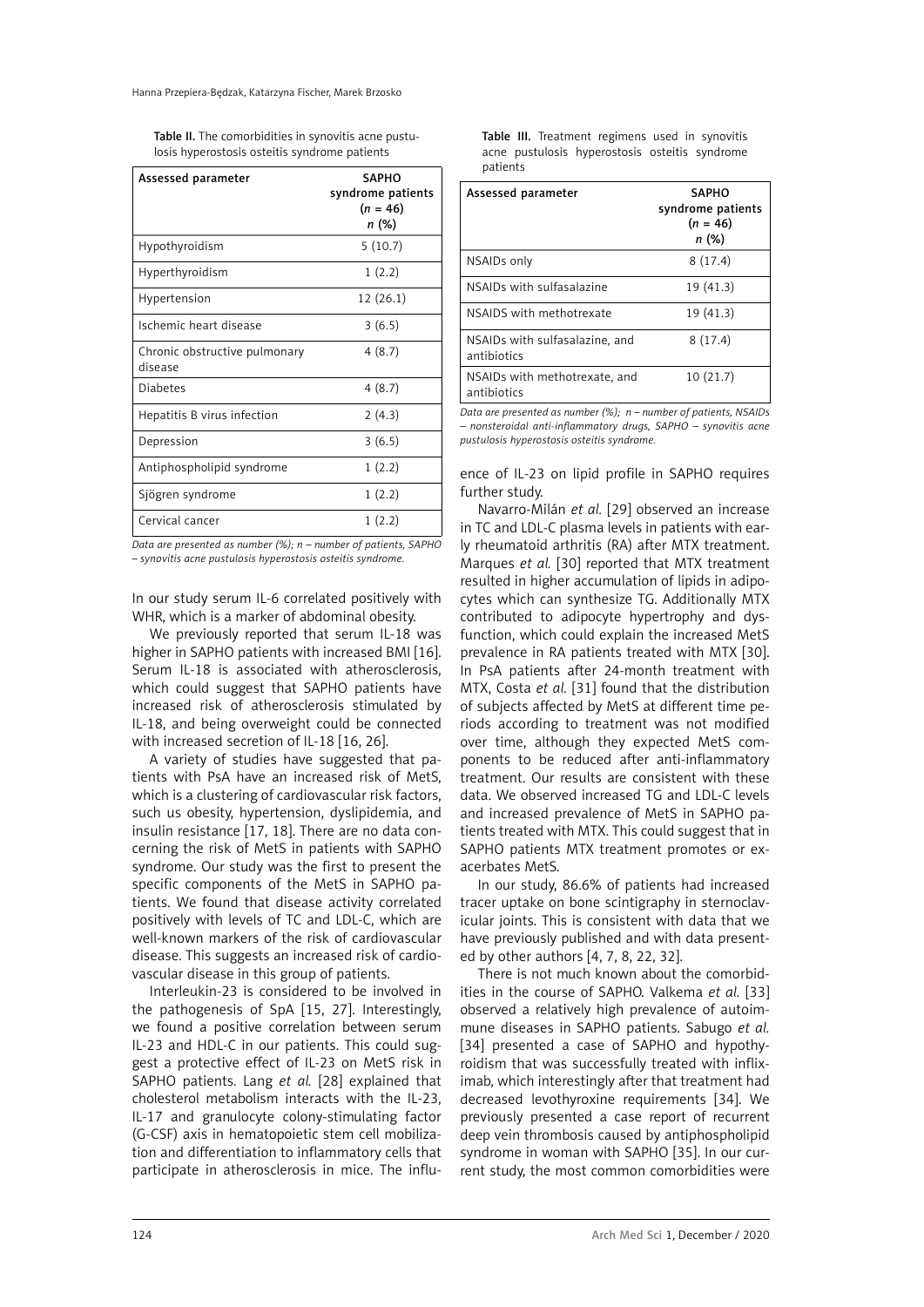hypothyroidism and diabetes, and additionally 1 patient had Sjögren syndrome. This could confirm the suggestion of Valkema *et al.* [33] that autoimmunity may play a role in the pathomechanism of SAPHO syndrome.

We also observed a high prevalence of depression in our patients. We did not find data about increased risk of depression in SAPHO, but other authors reported increased risk of depression in patients with psoriasis and PsA [36, 37]. Moreover, Lewinson *et al.* [37] confirmed that depression increased risk of PsA in patients with psoriasis. Possibly the same relationship occurs in SAPHO.

No standard treatment protocols of SAPHO syndrome are available and current treatment options are not evidenced-based due to the rarity of the disease. Non-steroid anti-inflammatory drugs are considered to be the first-line agents in SAPHO, but in our study they were effective only in some patients, which is consistent with data from other studies [4, 19, 22].

*Propionibacterium acnes* is probably an important trigger of SAPHO syndrome, although it has only been found occasionally in bacterial cultures [11–13]. Antibiotics showed a good response in 39.1% of our patients, and antibiotics could be useful in the treatment of SAPHO syndrome [11–13].

We also observed that the use of disease-modifying antirheumatic drugs, particularly MTX and sulphasalazine, has been beneficial in some patients, although ineffective in others [5, 22].

In conclusion, serum interleukin-23 protects, whereas methotrexate treatment stimulates selected components of the MetS in patients with SAPHO syndrome. Increased prevalence of autoimmune diseases and depression was observed in SAPHO syndrome patients. Antibiotics could be useful in the treatment of patients with SAPHO. The novelty of this study is a comprehensive assessment of the impact of disease activity, selected serum cytokines, and therapy on MetS components in patients with SAPHO syndrome.

### Acknowledgments

This work was supported by a grant from the National Science Centre in Poland (DEC-2011/03/B/NZ5/04192).

## Conflict of interest

The authors declare no conflict of interest.

#### References

1. Chamot AM, Benhamou CL, Kahn MF, Beraneck L, Kaplan G, Prost A. Le syndrome acné pustulose hyperostose ostéite (SAPHO). Résultats d'une enquête nationale. 85 observations. Rev Rhum Mal Osteoartic 1987; 54: 187-96.

- 2. Kahn MF, Kahn MA. The SAPHO syndrome. Bailliere Clin Rheumatol 1994; 8: 333-62.
- 3. Schilling F, Kessler St. Das SAPHO syndrome: klinisch-rheumatologische und radiologische differenzierung und klassifizierung eines krankengutes von 86 fällen. Z Rheumatol. 2000; 59: 1-28.
- 4. Colina M, Govoni M, Orzincolo C, Trotta F. Clinical and radiological evolution of synovitis, acne, pulstulosis, hyperostosis and osteitis syndrome: a single center study of a cohort of 71 subjects. Arthritis Rheum 2009; 61: 813-21.
- 5. Hayem G, Bouchaud-Chabot A, Benali K, et al. SAPHO syndrome: a long-term follow-up study of 120 cases. Semin Arthritis Rheum 1999; 29: 159-71.
- 6. Przepiera-Będzak H, Brzosko I, Brzosko M. Skeletal changes during the course of pustulosis palmoplantaris: report of two cases. Pol Arch Med Wewn 2002; 107: 59-62.
- 7. Przepiera-Bedzak H, Brzosko I, Fliciński J, Samborski W, Brzosko M. SAPHO syndrome – clinical features. Pol Arch Med Wewn 2006; 116: 1172-7.
- 8. Salles M, Olive A, Perez-Andres R, et al. The SAPHO syndrome: a clinical and imaging study. Clin Rheumatol 2011; 30: 245-9.
- 9. Nitzsche EU. Nuclear medicine imaging for diagnosis of CRPS I. Handchir Mikrochir Plast Chir 2011; 43: 20-4.
- 10. Linke R, Kuwert T, Uder M, Forst R, Wuest W. Skeletal SPECT/CT of the peripheral extremities. AJR Am J Roentgenol 2010; 194: 329-35.
- 11. Assmann G, Kueck O, Kirchhoff T, et al. Efficacy of antibiotic therapy for SAPHO syndrome is lost after its discontinuation: an interventional study. Arthritis Res Ther 2009; 11: R140.
- 12. Govoni M, Colina M, Massara A, Trotta F. SAPHO syndrome and infections. Autoimmun Rev 2009; 8: 256-9.
- 13. Colina M, Trotta F. Antibiotics may be useful in the treatment of SAPHO syndrome. Mod Rheumatol 2014; 24: 697-8.
- 14. Przepiera-Będzak H, Fischer K, Brzosko M. Serum levels of angiogenic cytokines in psoriatic arthritis and SAPHO syndrome. Pol Arch Med Wewn 2013; 123: 297-302.
- 15. Przepiera-Będzak H, Fischer K, Brzosko M. Serum IL-6 and IL-23 levels and their correlation with angiogenic cytokines and disease activity in ankylosing spondylitis, psoriatic arthritis, and SAPHO syndrome. Mediators Inflamm 2015; 2015: 785705.
- 16. Przepiera-Będzak H, Fischer K, Brzosko M. Serum interleukin-18, fetuin-A, soluble intercellular adhesion molecule-1, and endothelin-1 in ankylosing spondylitis, psoriatic arthritis, and SAPHO syndrome. Int. J Mol Sci 2016; 17: 1255.
- 17. Mok CC, Ko GTC, Ho LY, Yu KL, Chan PT, To CH. Prevalence of atherosclerotic risk factors and the metabolic syndrome in patients with chronic inflammatory arthritis. Arthritis Care Research 2011; 63: 195-202.
- 18. Raychaudhuri SK, Chatterjee S, Nguyen C, Kaur M, Jialal I, Raychaudhuri SP. Increased prevalence of the metabolic syndrome in patients with psoriatic arthritis. Metabol Syndr Relat Disord 2010; 8: 331-4.
- 19. Garrett S, Jenkinson T, Kennedy LG, Whitelock H, Gaisford P, Calin A. A new approach to defining disease status in ankylosing spondylitis: the Bath Ankylosing Spondylitis Disease Activity Index. J Rheumatol 1994; 21: 2286-91.
- 20. Expert Panel on Detection, Evaluation, and Treatment of High Blood Cholesterol in Adults.. Executive Summary of The Third Report of The National Cholesterol Education Program (NCEP) Expert Panel on Detection, Evalua-